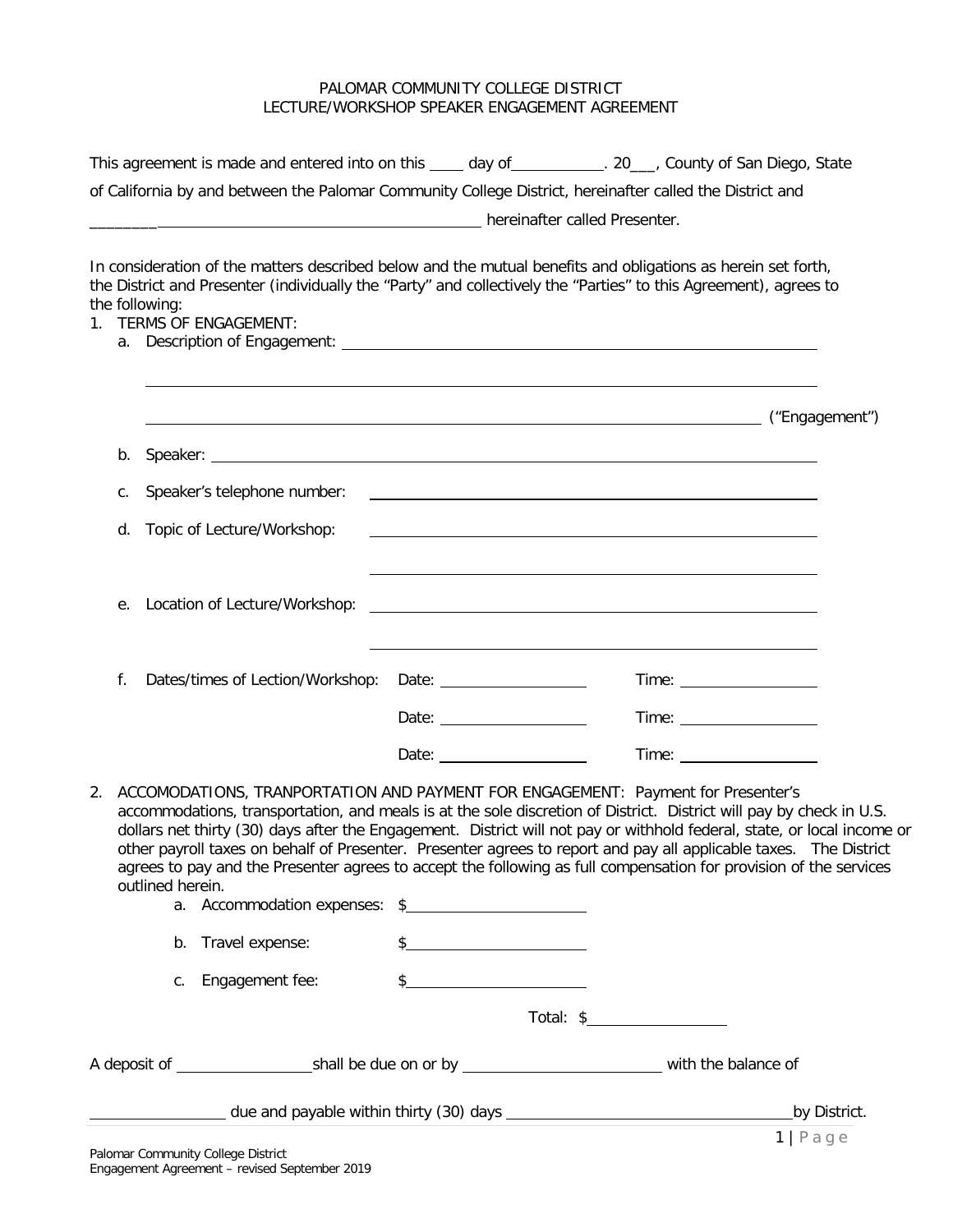|  | 3. DISTRICT SHALL PROVIDE: |
|--|----------------------------|
|  |                            |

4. PRESENTER SHALL PROVIDE:

5. INDEPENDENT CONTRACTOR: In providing the services under this Agreement it is expressly agreed that the Presenter is acting as an independent contractor and not as an employee. The Presenter and the District acknowledge that this Agreement does not create a partnership or joint venture between them and is exclusively a contract for service. Presenter agrees to be solely responsible for the content of the lectures and agrees that no part of the presentation poses a risk to the attendees of the District.

6. RELEASE OF LIABILITY: Presenter hereby release, discharge, indemnify, and agree to hold harmless District, District's governing board (Board) and College and each of their trustees, employees, agents, coaches, teachers, volunteers, and representatives free from any and all liability arising out of or in connection with my performance or any of our agents performance of these Services. For purpose of this RELEASE, liability means all claims, demands, losses, causes of action, suits, or judgments of any kind that myself, my agents or the guardians, heirs, executors, administrators, and assigns may have against District, Board, College, and their trustees, employees, agents, coaches, teachers, volunteers, and representatives because of my personal, or my any of my agents personal, physical or emotional, injury, accident, illness, or death, or because of any loss of or damage to property that occurs to me, my agentsor the property during my performance of Services that may result from any cause including, but not limited to District's, Board's, College's, Trustees', employees', agents' coaches', teachers', volunteers' students', or representatives' own passive negligence or other acts other than active negligence, fraud, willful misconduct, or violation of the Law.

7. NOTICE/MODIFICATION OF AGREEMENT/ADMINISTRATION OF AGREEMENT: Any notice or notices required or permitted to be given pursuant to this Agreement may be personally served on the other party by the party giving such written notice, or may be served by certified mail. This Agreement shall be administered on behalf of the parties hereto, and any notice desired or required to be sent a party hereunder shall be addressed as follows:

District:

Designated District Representative Palomar Community College District 1140 West Mission Road San Marcos, CA 92069

Presenter:

Address

City, State, Zip Code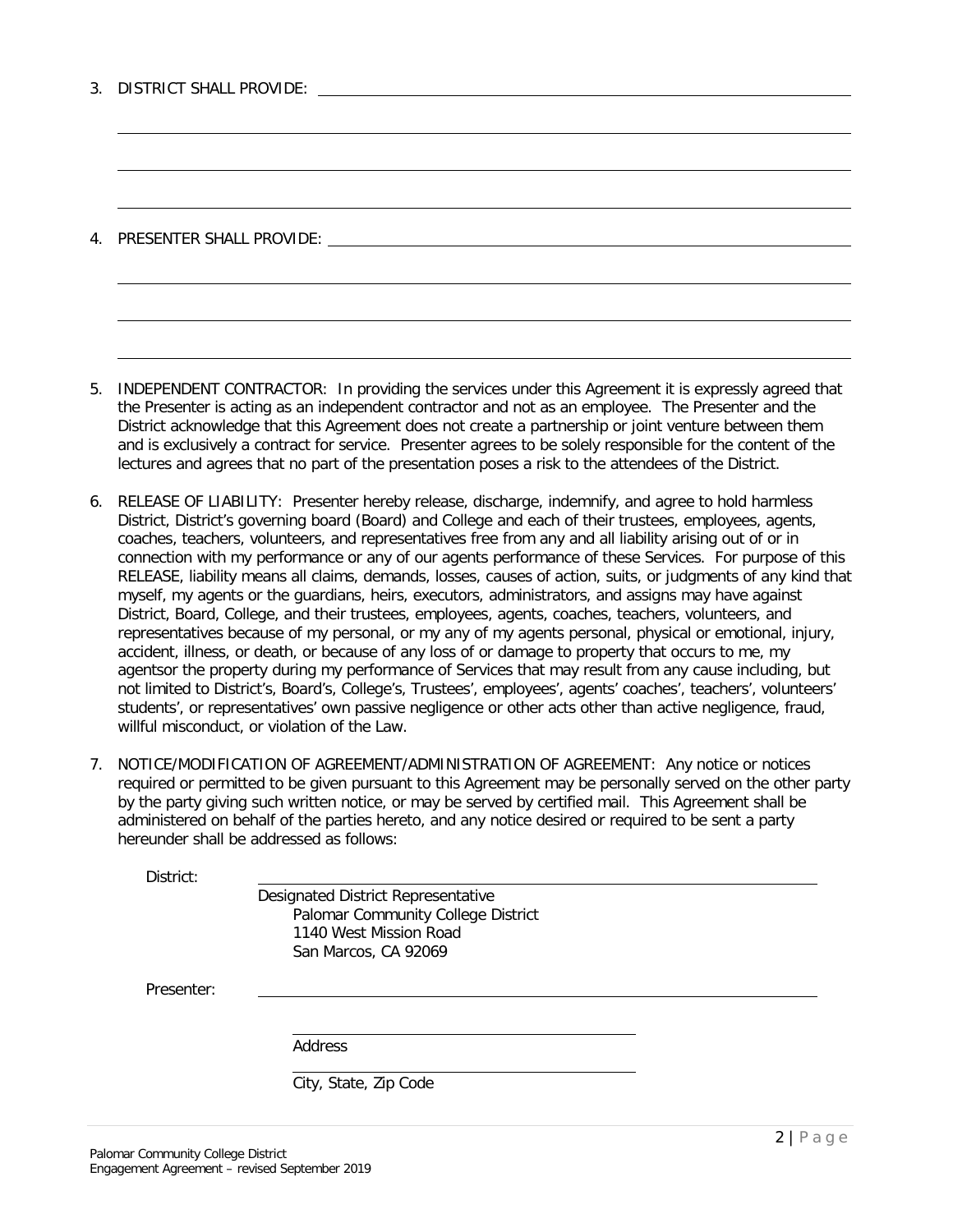- 8. CHANGES. The District may from time to time, require changes in the scope of the services of the Presenter to be performed hereunder. Such changes, including any increase or decrease in the amount to the Presenter's compensation which are mutually agreed upon by and between the District and Presenter, shall be effective when incorporated in written amendments to the Agreement. Amendments shall be valid only after approval by the Office of Contract Services and full execution of amendment.
- 9. GENERAL PROVISIONS.
	- a. Titles/Headings: Headings are inserted for the convenience of the parties only and not to be considered when interpreting this Agreement.
	- b. Hold Harmless and Indemnification: Further, the Presenter and Presenter's representatives agree to indemnify and to hold free and harmless the District, its officers, agents and employees from all loss, liability, damages, costs, or expenses that may or might at any time arise or be asserted against the District, its officers, agents and employees, arising by reason of, in the course of, or in connection with, the performance of this Agreement. The indemnification will survive the termination of this Agreement.
	- c. Workers' Compensation Insurance: Presenter agrees to procure and maintain in full force and effect Workers' Compensation Insurance as required under California law, covering any employees or agents while these persons are participating in the activities hereunder. In the event a claim under the provisions of the California Workers' Compensation Act is filed against District by a bona fide employee of Independent Contractor participating under this agreement, Presenter agrees to defend and hold harmless the District from such claim.

Presenter shall comply with all applicable federal, state and local laws, rules, regulations, and ordinances including workers' compensation.

d. Insurance: Independent Contractor, at Independent Contractor's expense, shall carry adequate liability insurance to fully protect the Independent Contractor and District from any and all claims of any nature, which may arise from the Independent Contractor's actions pertaining to this agreement. District recommends a minimum of \$500,000.00 Single Limit of Liability, with an aggregate of at least \$500,000.00, with the District named as an additional insured, with a certificate of additional insured to District.

Should Independent Contractor ever operate their owned, private automobile during the performance of this agreement, Independent Contractor shall obtain and carry at least \$100,000/\$300,000 single limit liability coverage, naming the District as an additional insured and furnishing a certificate evidencing this coverage to District prior to operating said automobile under this agreement.

- e. Termination of Contract: This Agreement may be terminated by either party with or without cause and for any or no reason upon ten (10) day written notice to the other party as listed above.
- f. Failure to Appear: Neither the Presenter nor the District shall be liable for failure to appear, present or perform the lecture, if such failure is caused by or due to the physical disability of Presenter or acts or regulations of public authorities, labor difficulties, civil tumult, strike, epidemic, interruption or delay of transportation service, accidents or calamities of nature or any cause beyond the control of Presenter or District.
- g. Governing Law/Venue: District and Presenter agree that the law of the State of California shall apply to this Agreement; that any action to enforce or interpret the terms hereof shall be commenced and maintained in the Courts of the State of California, County of San Diego, North County San Diego Judicial system.
- h. No Assignment: Presenter may not assign its rights or delegate its duties under this agreement.